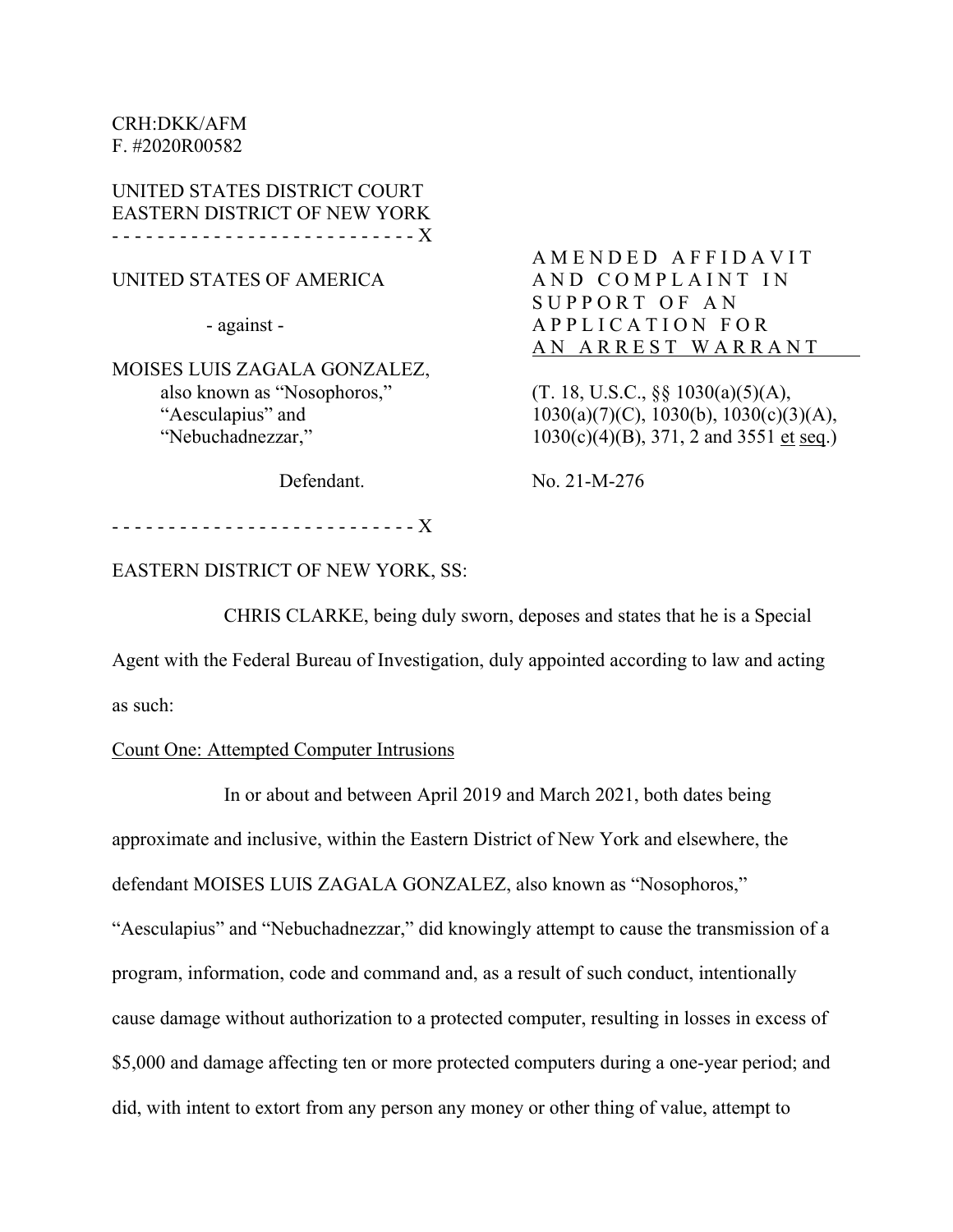transmit in interstate or foreign commerce a demand for money or other things of value in relation to damage to a protected computer, where such damage was caused to facilitate the extortion.

 (Title 18, United States Code, Sections 1030(a)(5)(A), 1030(a)(7)(C), 1030(b),  $1030(c)(3)(A), 1030(c)(4)(B), 2$  and 3551 et seq.)

#### Count Two: Conspiracy to Commit Computer Intrusions

In or about and between April 2019 and March 2021, both dates being approximate and inclusive, within the Eastern District of New York and elsewhere, the defendant MOISES LUIS ZAGALA GONZALEZ, also known as "Nosophoros," "Aesculapius" and "Nebuchadnezzar," together with others, did knowingly and willfully conspire to knowingly cause the transmission of a program, information, code and command and, as a result, intentionally cause damage without authorization to a protected computer, resulting in losses in excess of \$5,000 and damage affecting ten or more protected computers during a one-year period; and to, with intent to extort from any person any money or other thing of value, transmit in interstate or foreign commerce a demand for money or other things of value in relation to damage to a protected computer, where such damage was caused to facilitate the extortion, in violation of Title 18, United States Code, Sections  $1030(a)(5)(A)$ ,  $1030(a)(7)(C)$ ,  $1030(c)(3)(A)$ , and  $1030(c)(4)(B)$ .

(Title 18, United States Code, Sections 371 and 3551 et seq.)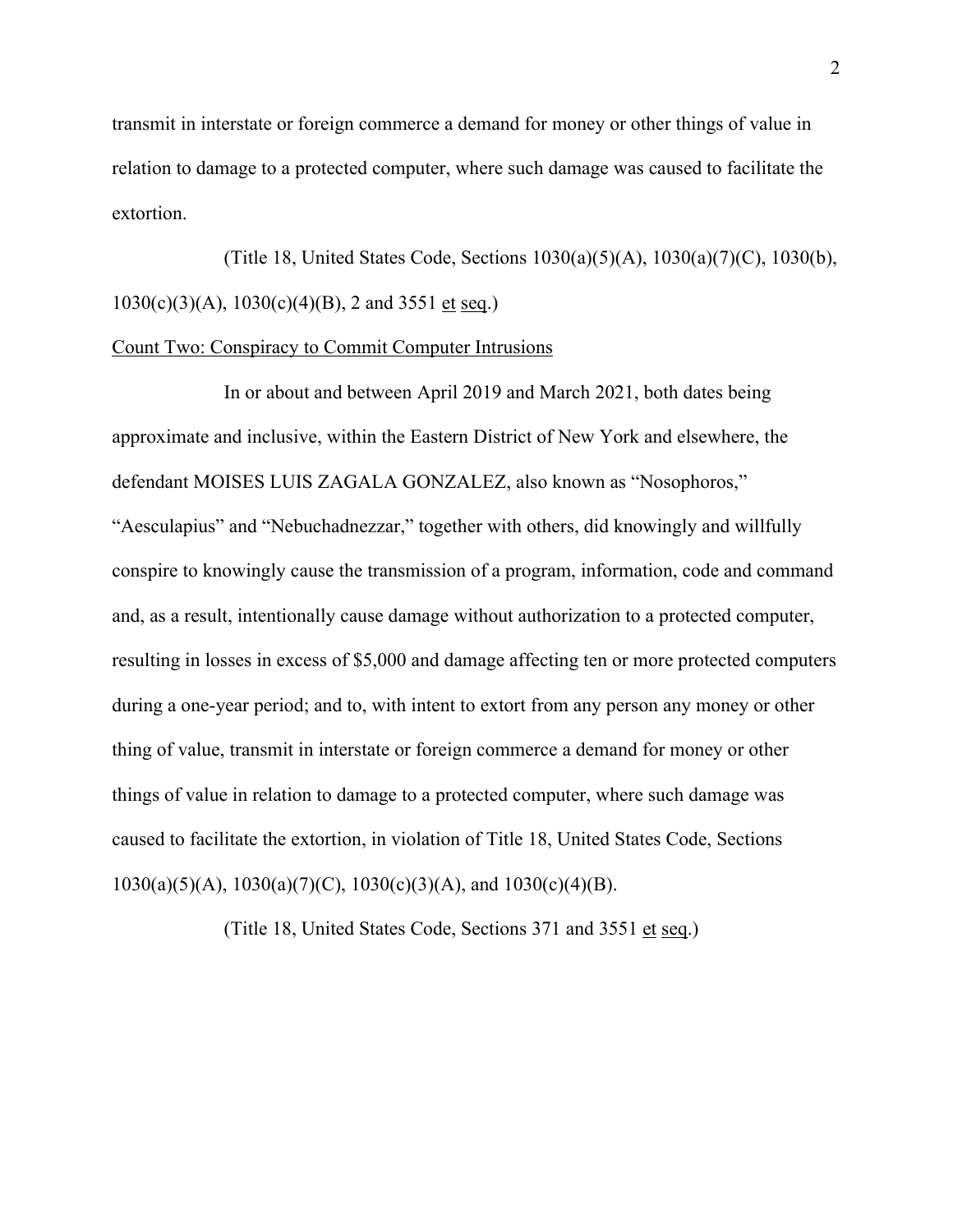The source of your deponent's information and the grounds for his belief are as follows: $<sup>1</sup>$  $<sup>1</sup>$  $<sup>1</sup>$ </sup>

1. I am a Special Agent with the Federal Bureau of Investigation ("FBI") and have been since January 2015. I am responsible for conducting and assisting in investigations into the activities of individuals and criminal groups responsible for cybercrime, financial crime, and money laundering. I have investigated and otherwise participated in numerous matters during the course of which I have conducted physical surveillance, interviewed witnesses, executed court-authorized search warrants, and used other investigative techniques to secure relevant information.

2. I am familiar with the facts and circumstances set forth below from my participation in the investigation, from my review of documents obtained pursuant to the investigation, and from reports of other law enforcement officers involved in the investigation. When I rely on statements made by others, such statements are set forth only in part and in substance unless otherwise indicated. In addition, many of the statements described herein are based on draft English translations of communications that were not originally made in English, and are subject to revision.

<span id="page-2-0"></span> $<sup>1</sup>$  Because the purpose of this complaint is to set forth only those facts necessary to</sup> establish probable cause to arrest, I have not described all the relevant facts and circumstances of which I am aware.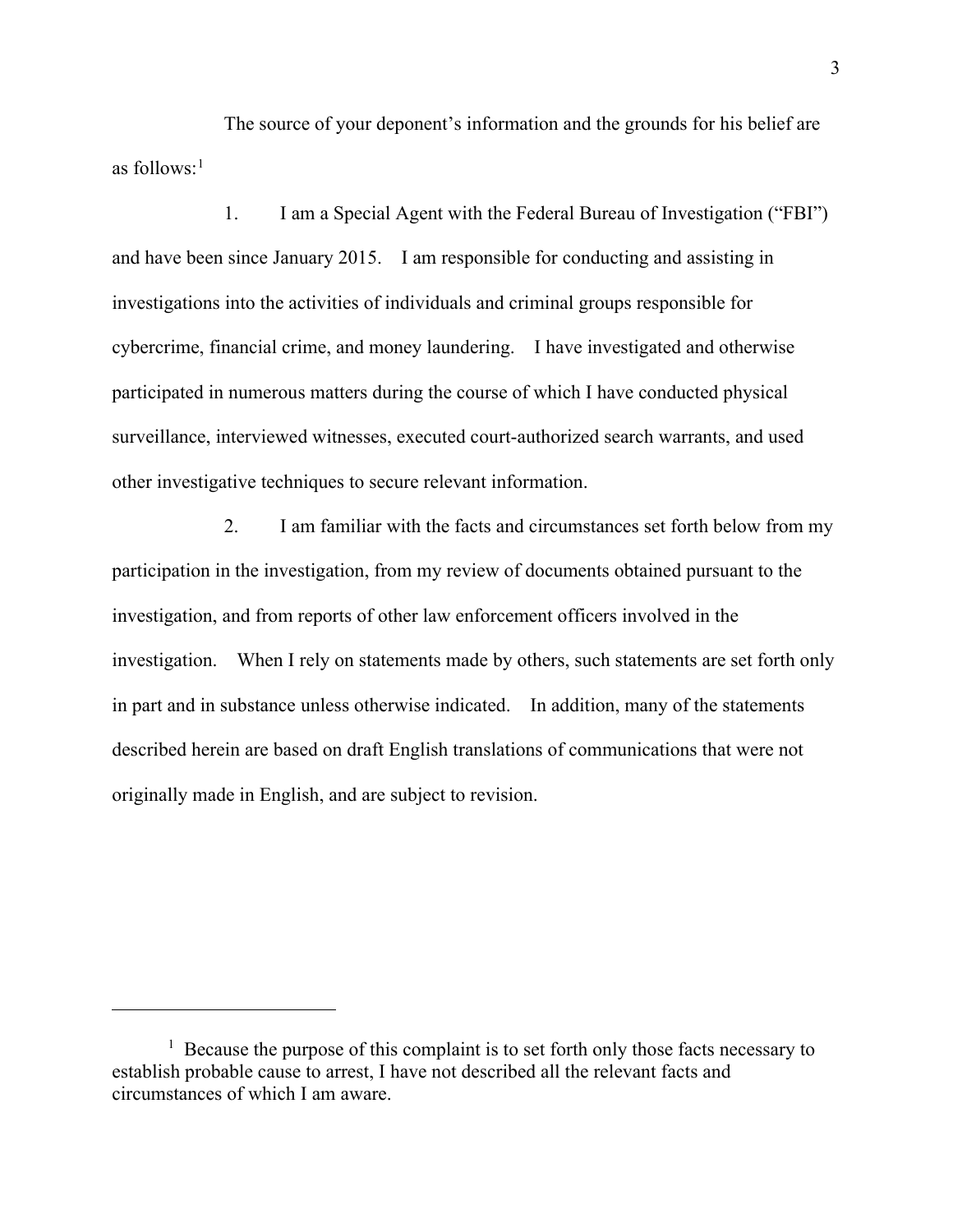#### I. THE DEFENDANT

3. MOISES LUIS ZAGALA GONZALEZ ("ZAGALA") is a 55-year-old cardiologist who resides in Ciudad Bolivar, Venezuela.

4. In addition to his medical practice, and as set forth in detail below, ZAGALA creates software ("ransomware") that cybercriminals use to extort money from companies, nonprofits, and other institutions, by encrypting those victims' files and then demanding a ransom for the decryption key. ZAGALA also creates related software for use by cybercriminals, such as tools to be used for making viruses invisible to antivirus software. In addition, ZAGALA is an expert in reverse engineering, or "cracking," mobile devices and software to remove protective restrictions imposed by the manufacturer.

5. Using the online nicknames (or "handles") "Aesculapius," "Nosophoros" and "Nebuchadnezzar," ZAGALA posts frequently on online forums frequented by cybercriminals.<sup>[2](#page-3-0)</sup> As set forth below, ZAGALA's posts using these nicknames, as well as other information obtained during the investigation, conclusively link the user of those nicknames to ZAGALA.

6. ZAGALA's involvement in the computer underground began no later than in or around 1997. Online postings in that year reflect ZAGALA's involvement with "High Cracking University" ("HCU"), a select online community of elite hackers and reverse engineers. Online tutorials published by HCU include articles by an individual identified as

<span id="page-3-0"></span><sup>&</sup>lt;sup>2</sup> In keeping with ZAGALA's vocation as a cardiologist, two of his nicknames have medical connotations: "Aesculapius" is the ancient Greek god of medicine, and "nosophoros" means "disease-bearing" in Greek.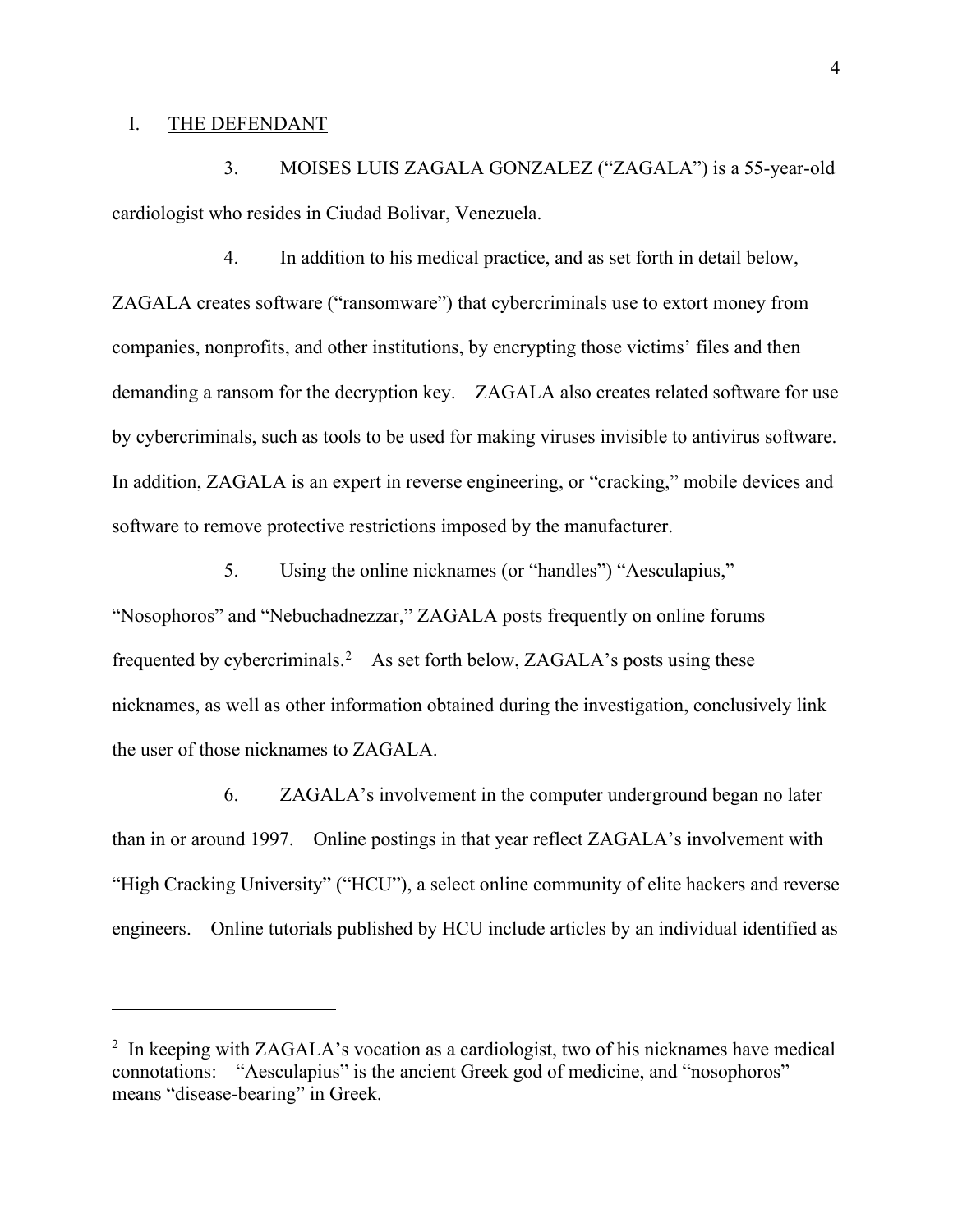"Aesculapius" about cracking shareware programs, as well as coding challenges created by "Aesculapius" that served as admissions tests for HCU's elite users. Over the years, ZAGALA continued to code software, and to write online postings, about software reverse engineering.

7. More recently, to make money, ZAGALA has been licensing his ransomware to cybercriminals, many of whom pay him a periodic "license" fee to use the software. ZAGALA provides extensive customer service along with his software, counseling his customers about how most effectively to use his software against their victims. ZAGALA provides his software knowing and intending that his customers use it to commit computer intrusion, extortion and other crimes. In addition, ZAGALA leads a ring of cybercriminals who do not pay a license fee, but instead share with ZAGALA a portion of the ransom money extorted from their victims using ZAGALA's software.

### II. ZAGALA'S RANSOMWARE PROGRAMS

8. Among the ransomware tools ZAGALA has developed and sold are "Jigsaw v. 2," a ransomware program (hereinafter "Jigsaw"), and "Thanos,"[3](#page-4-0) a tool that can be used to create other, fully customized ransomware programs.

9. With respect to Jigsaw, ZAGALA's program appears to be designed by him to update an older version of the program. Specifically, ZAGALA's postings and other

<span id="page-4-0"></span> $3$  "Thanos" appears to be a reference to a fictional cartoon villain named Thanos, who is responsible for destroying half of all life in the universe, as well as a reference to the figure "Thanatos" from Greek mythology, who is associated with death.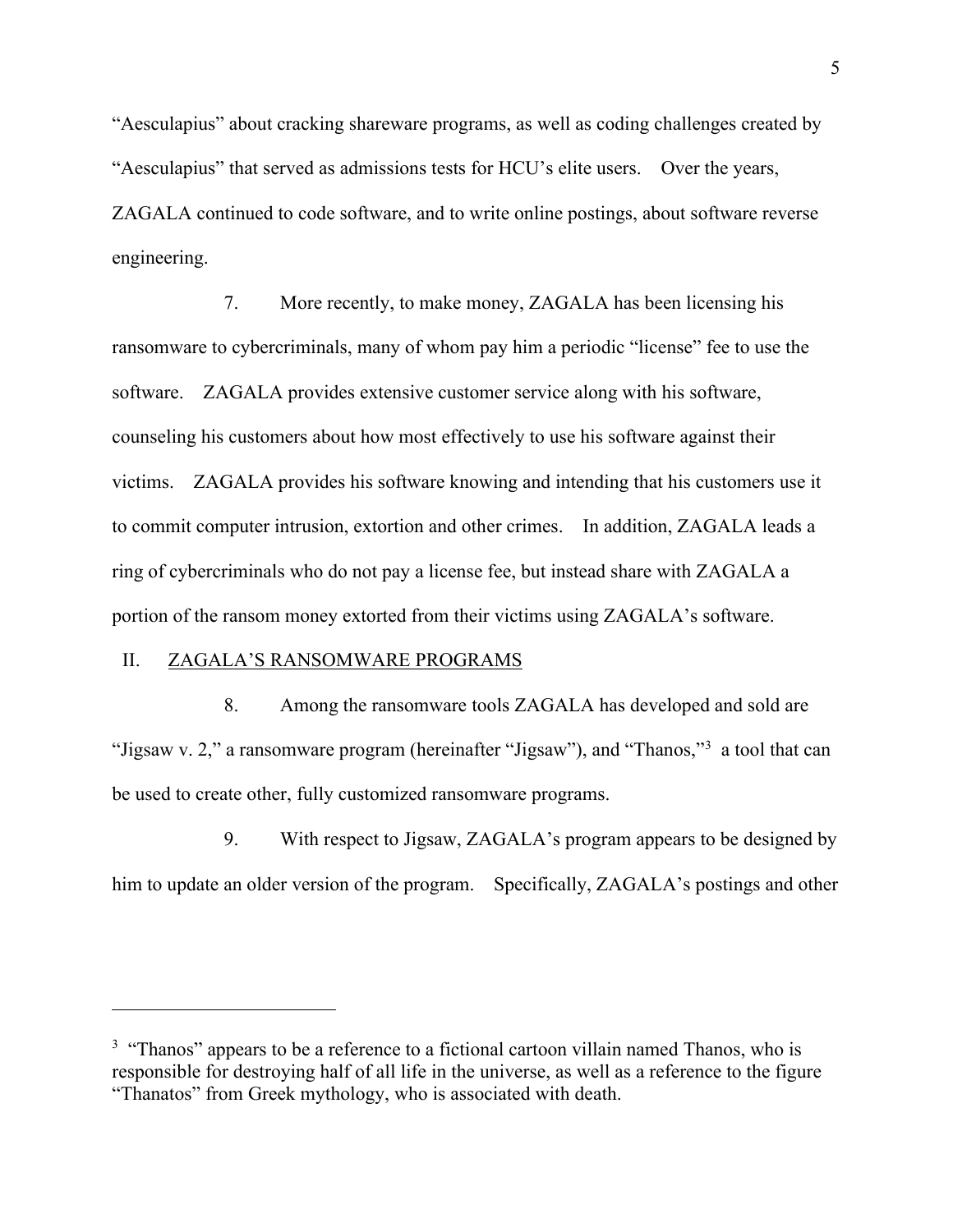statements related herein all refer to "version 2" of the software, and ZAGALA has stated in online postings that he rewrote an existing, outdated "version 1" created by others.

10. On or about September 14, 2020, I purchased a license for the Thanos software from ZAGALA. I downloaded Thanos to a computer located in the Eastern District of New York.

11. A photograph of the user interface for the Thanos software that I downloaded is set forth below:

|                                                                                                                                                                                            |                                                                                                                                                                                                                                                                                                                                                     | <b>Recovery Information</b>                                                   |
|--------------------------------------------------------------------------------------------------------------------------------------------------------------------------------------------|-----------------------------------------------------------------------------------------------------------------------------------------------------------------------------------------------------------------------------------------------------------------------------------------------------------------------------------------------------|-------------------------------------------------------------------------------|
| Compilation Options and Decoder<br>Create RSA Kevs                                                                                                                                         | Keyld Decoder<br><b>Kevid Decoder</b><br>Obfuscation<br>Create Decryptor<br>Static Pass                                                                                                                                                                                                                                                             | Your files were safely cyphered<br>Contact: my-contact-email@protonmail.com   |
| -Icon Settings<br>Add Icon:<br>Load Icon<br>No icon                                                                                                                                        | Wallpaper and Control FTP Settings-<br>FTP Logger:<br>Wallpaper:                                                                                                                                                                                                                                                                                    |                                                                               |
| -Advanced Options<br>Self-Delete Client<br>Persistence - Melt<br>∩<br>Multi-Threading<br>Skip C: Drive                                                                                     | Anti-VM<br>AMSI Bypass<br>Protect Process<br>Immortal Process<br>Kill Defender<br>30 <sup>°</sup><br>LAN<br>Sea<br>RIPlace<br>Disable FAC<br>Alternate Mode<br><b>Delay</b>                                                                                                                                                                         |                                                                               |
| Random Assembly<br>Deceiving Msg<br>'docx","pdf","xlsx","csv"<br>Data Stealer:<br><b>MB</b><br>10 <sup>10</sup><br>RootKit<br><b>V</b> Fast Mode                                           | <b>V</b> UAC<br>UAC Bypass<br>Prevent Sleep<br><b>LAN Shares</b><br><b>Mount Drives</b><br><b>MB</b><br>10000000<br>Max. Steal Size:<br><b>MB</b><br>Max. File Size:<br><b>Bands</b><br>Change Extension:<br>locked<br>Random Ext<br>Drag and Drop                                                                                                  | <b>HTML Preview</b><br><b>HTML Formatted Note</b>                             |
| <b>Delayed Activation:</b><br>Monday , September 14, 2020<br><b>Enhanced Notifications</b><br><b>Customize Notifications</b><br>Process Injection<br>Process Databases First<br><b>MMF</b> | <b>Adock Files</b><br>$\left  \frac{1}{2} \right $<br><b>Client Expiration:</b><br>Monday<br>. September 14, 2020<br>Native Stub+AntiCloud<br>Safe Mode Encryption<br>Files Access Permissions<br>$\bigodot$ x86<br><b>Discover Drives</b><br>$\bigcirc$ x64<br>Compile: anycpu<br>Shellcode Creator<br>Native Stub<br><b>Custom Process Killer</b> | Help To Create The Note.<br>Recovery Note File Name:<br>HOW TO DECYPHER FILES |
| <b>Extensions To Process</b><br>Inclusions:                                                                                                                                                | "dat","bd","jpeq","gf","jpq","pnq","php","cs","cpp","rar","zip","html","htm","xlsx","xls","avi","mp4","ppt","doc","docx","sxx","sxx","sxx","odt","hwp","tar","bz2","mkv","eml<br>","msq","ost","pst","edb","sql","accdb","mdb","dbf","odb","myd","php","iava","cpp","pas","asm","key","pfx","pem","p12","csr","qqq","aes","vsd","odq","raw","nef"   | Paths to Encrypt<br>Directories to Encrypt:<br>lautol<br>"[auto]"             |
| Encrypt Only One Extension                                                                                                                                                                 | ,"svq","psd","vmx","vmdk","vdi","lay6","sqlite3","sqlitedb","java","class","mpeq","djvu","tiff","backup","pdf","cert","d6cm","xlsm","dwq","bak","qbw","nd","ltq","lqb",<br>"pptx","mov","xdw","ods","wav","mp3","aiff","flac","n4a","csv","sql","ora","mdf","ndf","ndf","dtsx","rdl","dim","mrimq","qbb","rtf","7z<br>Encrypt All Files             |                                                                               |
|                                                                                                                                                                                            |                                                                                                                                                                                                                                                                                                                                                     | Clear All<br>Only One Directory                                               |

This screenshot shows, on the right-hand side, an area for "Recovery Information," in which ZAGALA's customer can create a customized ransom note. The field at the bottom left, "Extensions to Process," allows ZAGALA's customers to select the kinds of files that will be encrypted in the ransomware attack.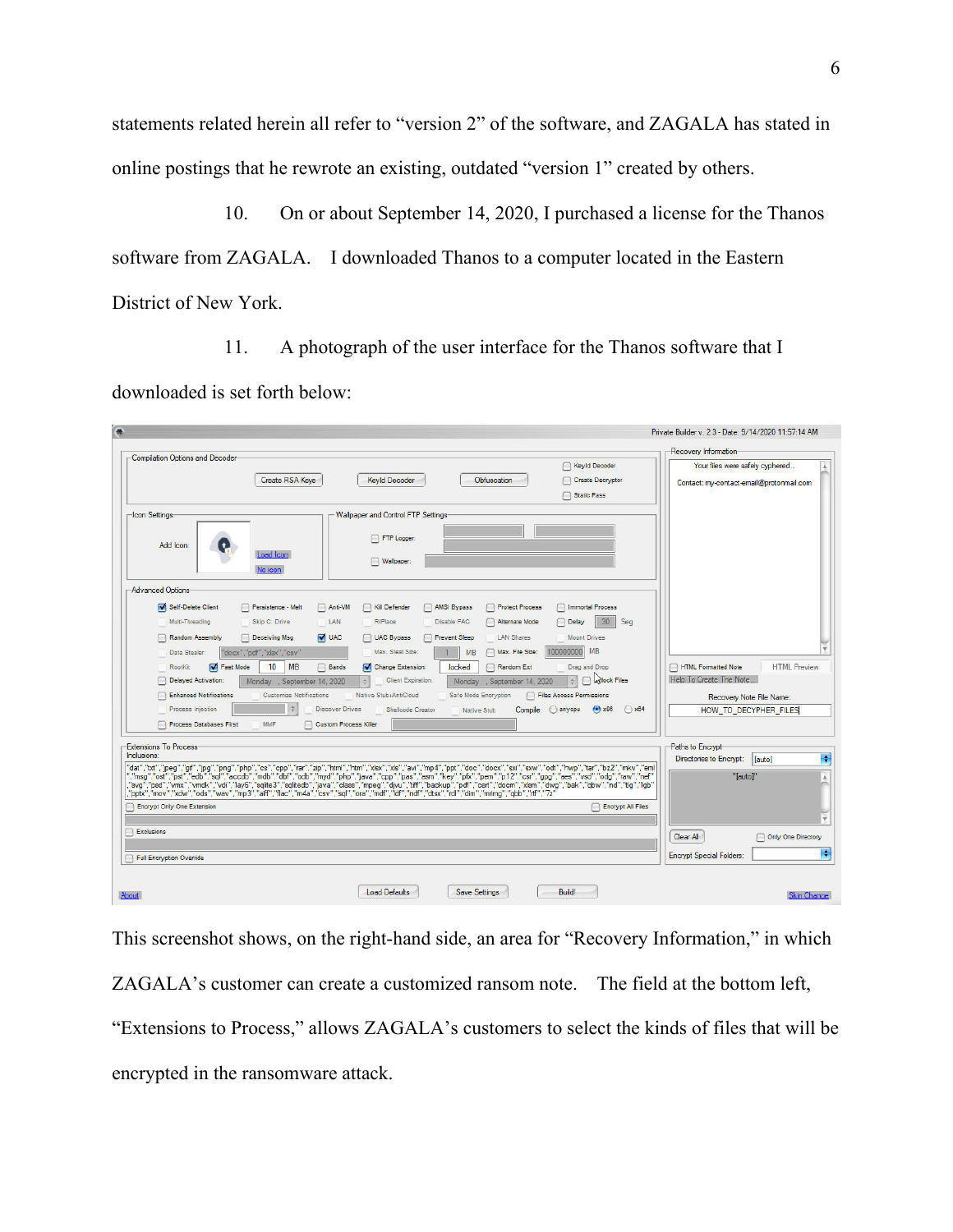12. The Thanos software also allows a customer building a ransomware

program to select various "obfuscation options" to help limit the victim's ability to detect the software.

### III. ZAGALA ADVERTISES AND SELLS JIGSAW AND THANOS

13. On or about April 8, 2019, ZAGALA used the handle "Aesculapius" to post on a publicly accessible web forum frequented by cybercriminals ("Forum-1"). ZAGALA's post offered Jigsaw's source code for sale. In advertising Jigsaw, ZAGALA boasted about the software's sophisticated features, including:

- a. Features that made the ransomware undetectable to antivirus software;
- b. A "Doomsday counter" that kept track of how many times the user had attempted to eradicate the ransomware: "If the user kills the ransomware too many times, then its clear he won't pay so better erase the whole hard drive";
- c. The ability to steal the victim's passwords and credit card information, and to spread laterally to other computers in the same network as the victim computer; and
- d. A feature that increased the ransom demand with the passage of time.

Along with his posting, ZAGALA included multiple screenshots of the software, illustrating ransom notes, demands for Bitcoin, and samples of stolen victim information.

14. On or about November 24, 2019, ZAGALA again advertised Jigsaw in

a posting that he placed on a private online forum ("Forum-2") frequented by cybercriminals.

On Forum-2, ZAGALA uses the nickname "Nosophoros." In his post, ZAGALA boasted

that Jigsaw contained numerous sophisticated features, including "Extensive punishment if

ransom not paid – goes up to all hard drives deletion and killing boot." ZAGALA stated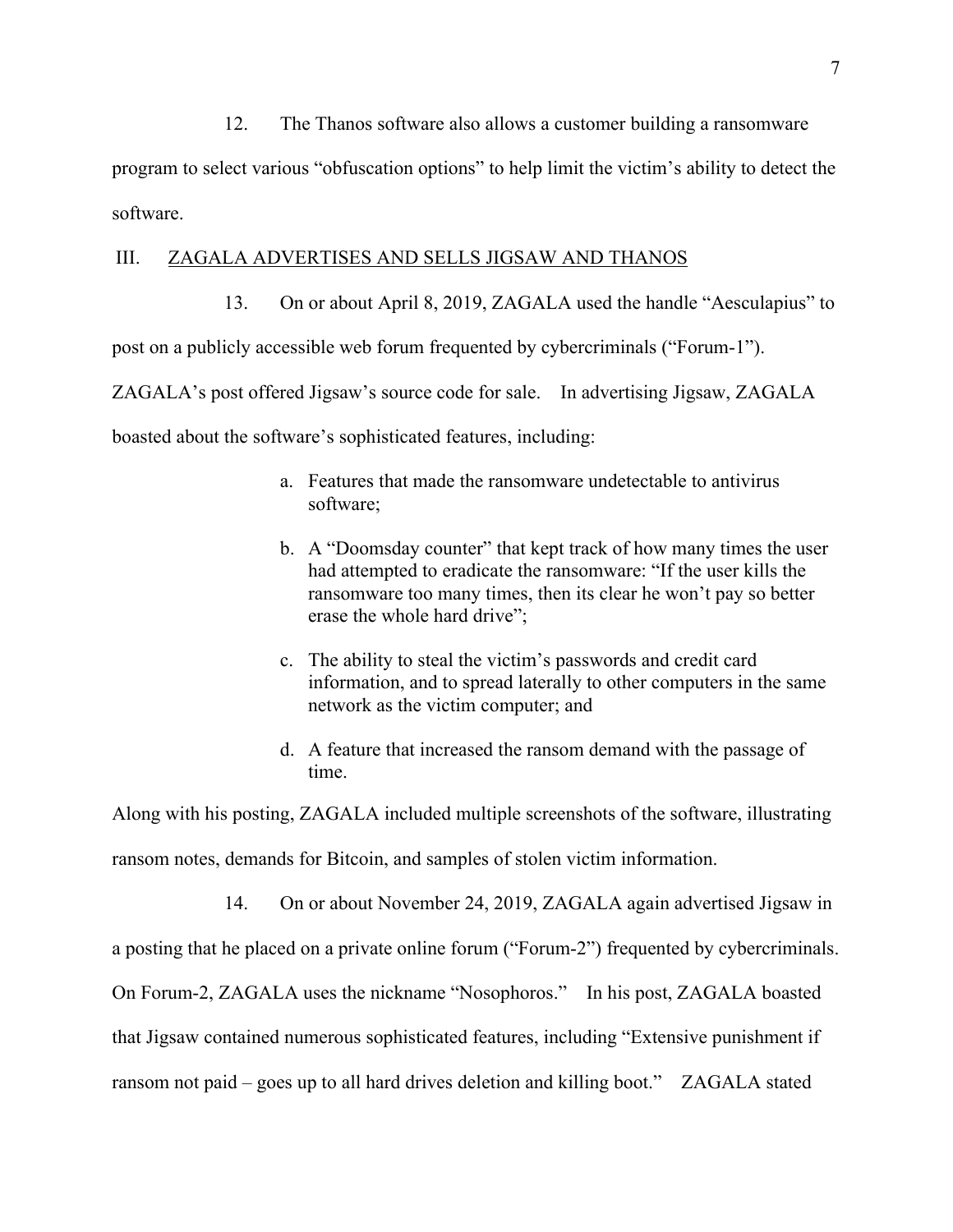that Jigsaw was programmed to evade antivirus software and could also be used to introduce backdoor access to victim machines and be configured to offer a different Bitcoin address to each victim. ZAGALA advertised the tool for \$500, and the underlying source code for \$3,000.

15. On or about December 7, 2019, ZAGALA posted a reference to "other[s] of my products" in an online forum. The link that ZAGALA posted led to a tweet about Jigsaw by a German cybersecurity firm. The tweet from the cybersecurity firm noted that the following file path appeared in the Jigsaw code:

> C:\Users\Moises\Desktop\jigsawransomware2019 master\JigsawRansomware\obj\Debug\JigsawRansomware.pdb

Based upon my training and experience, the reference to "Moises" in the aforementioned file path indicates that the Jigsaw program at issue in the post was created on a Windows computer by a user named "Moises" (i.e. the defendant's true first name).

16. Beginning in late 2019, ZAGALA began advertising a new tool—a "Private Ransomware Builder" he called "Thanos." As described by ZAGALA in a posting on another private online cybercriminal forum ("Forum-3") using the handle "Nosophoros," Thanos allowed its users to generate one-of-a-kind ransomware tools: "Creation of a ransomware client [program] is as easy as three steps: 1. Change bitcoin address to collect the ransom, 2. Type email for contact (anonymous email service) and ransom amount, 3. Click Build."

17. In that posting on Forum-3, ZAGALA also invited "[a]ffiliate program candidates"—hackers who were interested in using Thanos in exchange for paying ZAGALA a portion of the profits from their ransomware attacks—to contact him.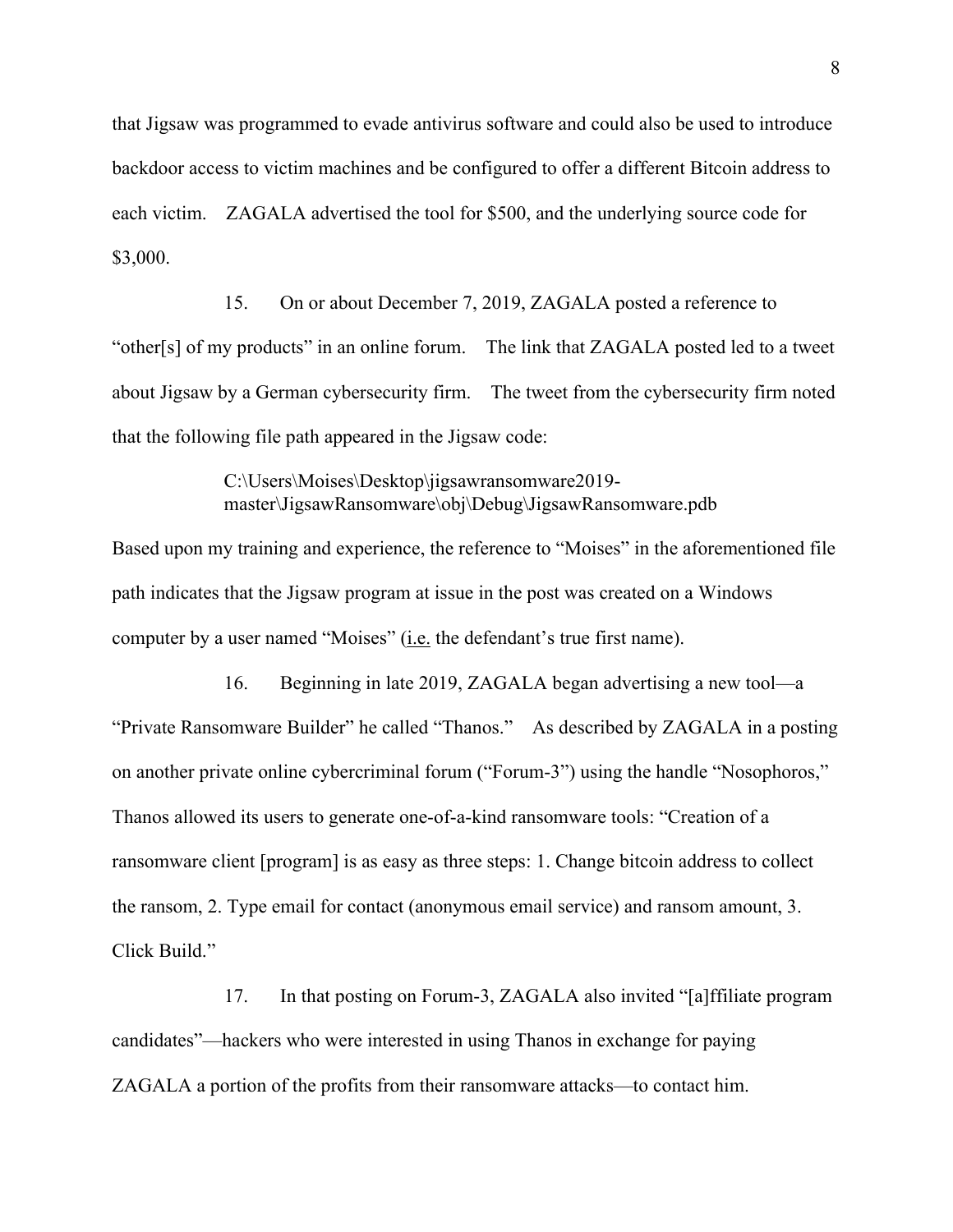18. Numerous users responded to ZAGALA on Forum-3, posting that they had used the software and praising its quality. "I used this product," one user wrote. "I will say that it is very good." Another added: "I am using tool and it's a great one, keep the updates coming." A third commented that he had used the software to create time-limited ransomware tools for distribution to his affiliates: "Very successful to create your own affiliate programs."

19. On or about October 10, 2019, ZAGALA advertised Thanos on Forum-1. ZAGALA boasted that the "builder" was nearly undetectable by antivirus programs, and that it was "totally configurable: client name, ransom message, ransom filename, encrypted extension, directories to be attacked, BTC [Bitcoin] address[.]" ZAGALA added that "once encryption is done," the ransomware would "delete itself," making detection and recovery "almost impossible" for the victim.

20. ZAGALA's postings on Forum-1, Forum-2 and Forum-3 share numerous common elements and references to identifiers associated with ZAGALA. For example:

- a. ZAGALA's postings on Forum-1 (as "Aesculapius"), and on Forum-2 and Forum-3 (as "Nosophoros") each invite clients to contact him at a certain address using a messaging protocol called Jabber ("Jabber-1"). ZAGALA's postings on Forum-2 also list a second Jabber contact address that is referred to below ("Jabber-2"), and a third Jabber address that incorporates the name "Aesculapius."
- b. In his postings as "Aesculapius" on Forum-1, ZAGALA asks buyers of his products (including Jigsaw and Thanos) to make payments to a certain PayPal account ("PayPal-1"). PayPal has indicated that the registered user of PayPal-1 is "Moises Zagala,"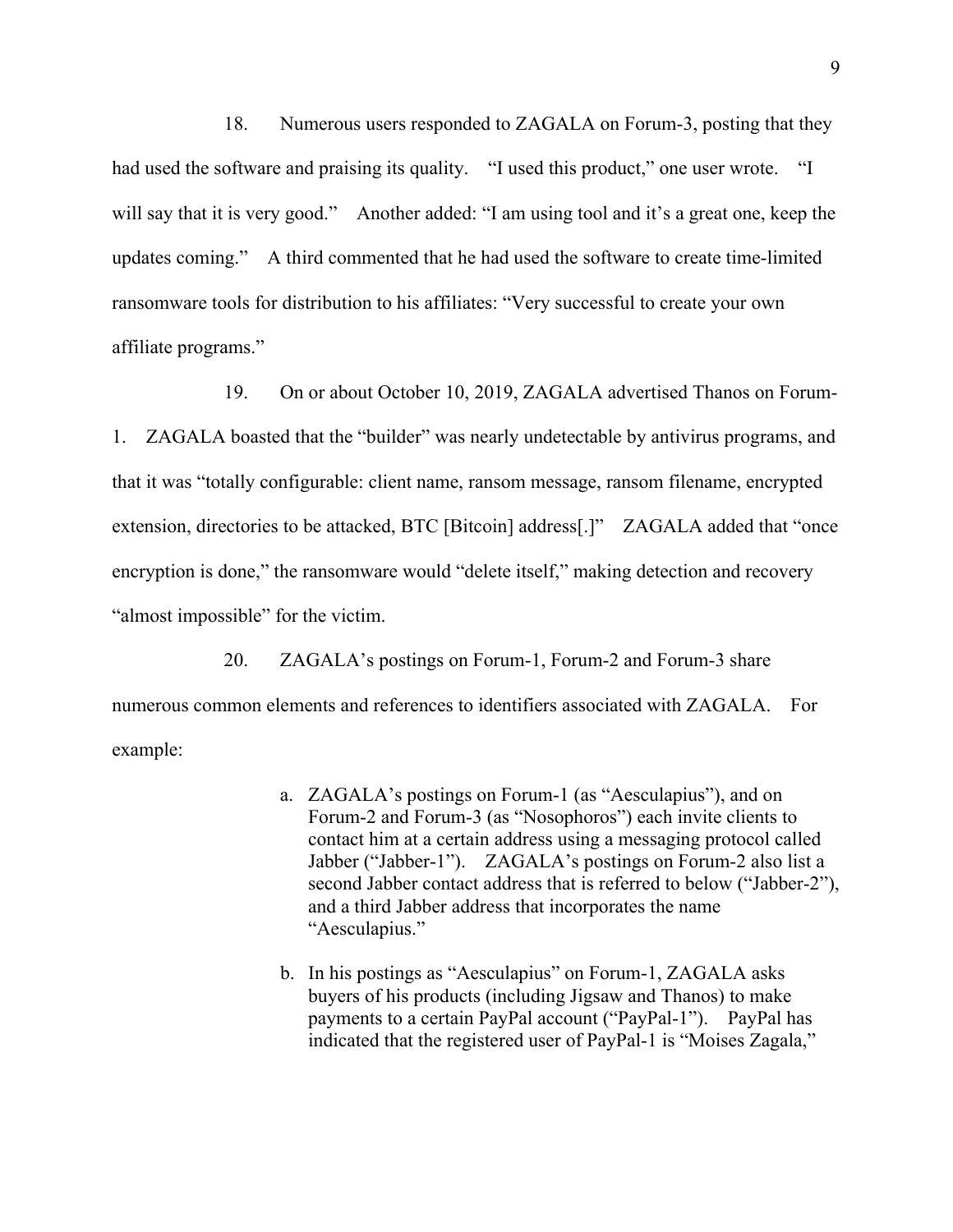the associated email address is moiseszagala $[\omega]$ gmail.com,<sup>[4](#page-9-0)</sup> and the associated street addresses include many addresses in Ciudad Bolivar, Venezuela, one of which is denoted herein as "Address-1."

- c. Google has indicated that the registered user of moiseszagala[@]gmail.com supplied the name "Moisés Zagala." The user also provided a telephone number with a Venezuela country code, which number is also a registered telephone number for PayPal-1.
- 21. In addition, I have reviewed the contents of the

moiseszagala $[@]$ gmail.com email account, which include numerous links to ZAGALA and

other content discussed herein. For example:

- a. On or about June 10, 2019, moiseszagala $[\omega]$ gmail.com sent an email to itself with the subject "WhatsApp Chat with [telephone number]." Based upon my training and experience, WhatsApp is a chat program. The June 10 email attached a text file containing a text message exchange on June 3, 2019 between "Moises Zagala" and another individual, about the Jigsaw ransomware program. That WhatsApp conversation is discussed in more detail below in paragraph 30.
- b. On July 17, 2019, moiseszagala $[\omega]$ gmail.com sent an email to another email address that the investigation has associated with ZAGALA ("Gmail-1"). Gmail-1 has the same username as PayPal-1.The subject was "Banking Information and Password Dump Report." The email contained two attachments. One was a file called "C:\\Users\\Moises\\AppData\\Local\\Temp\\0861013C\\Directory\\ Wallets\\Monero\\Nosophoros." Based upon my training and experience, that file contains information about cryptocurrency wallets controlled by ZAGALA under the name "Nosophoros."<sup>[5](#page-9-1)</sup> The second file was called "17/07/2019 9:27:30 PM - VictimScreenShoot.jpeg." The picture shows what appears to be a

<span id="page-9-0"></span><sup>&</sup>lt;sup>4</sup> The use of "[ $@$ ]" instead of " $@$ " is meant to prevent the inadvertent sending of an email to the email address. Where " $[\omega]$ " is used in the text of this application, the true address at issue does not contain the brackets surrounding the " $\hat{a}$ " sign.

<span id="page-9-1"></span><sup>&</sup>lt;sup>5</sup> Based upon my training and experience, I know that Monero is a cryptocurrency.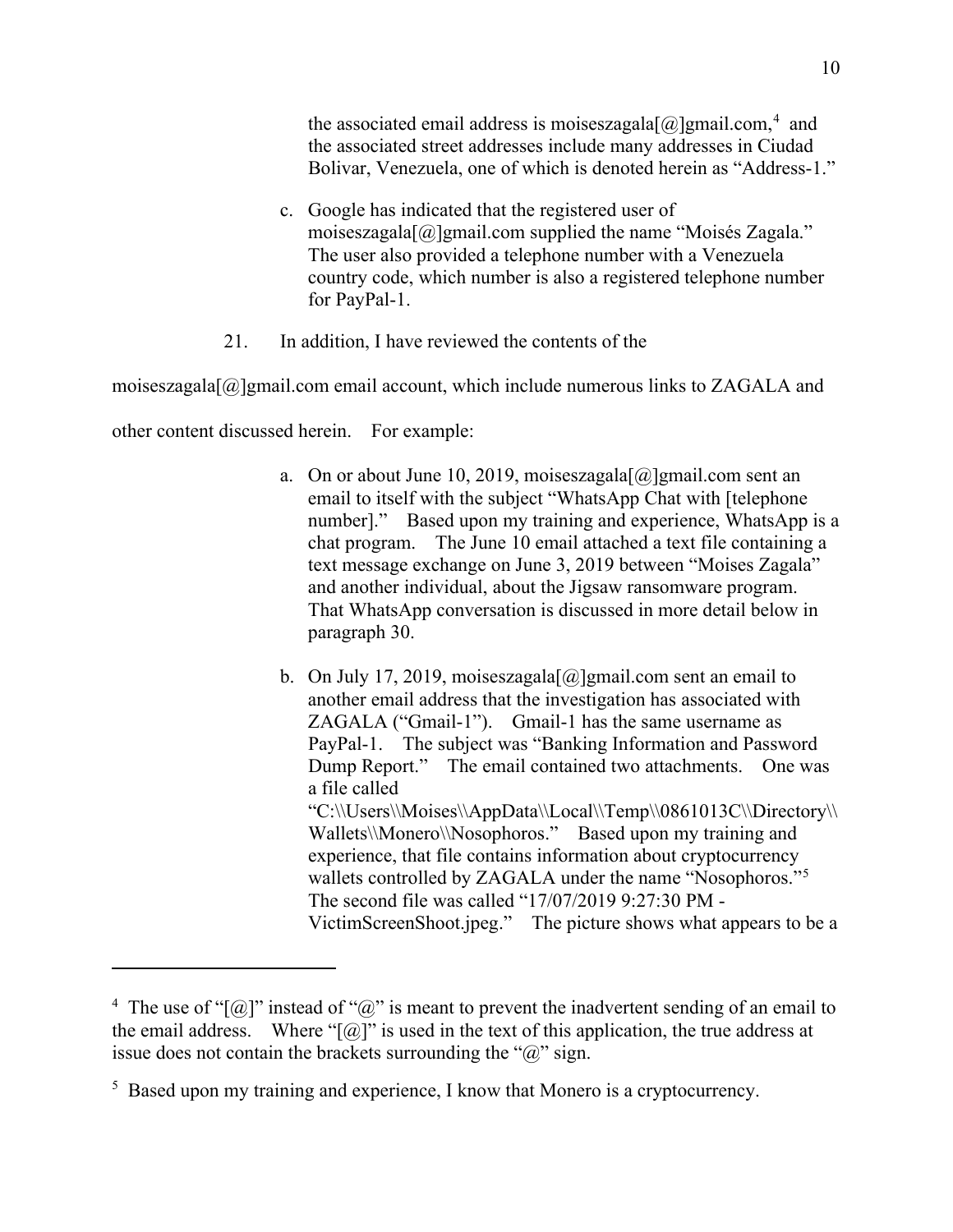screenshot of ZAGALA's computer desktop, created in an apparent effort to test the ability of his software to spy on victim computers. More specifically, the picture is a screenshot of a computer desktop showing a browser open to the Gmail-1 account. One of the emails visible in the screenshot is entitled "Victim's Info and Password Dump!" Another visible email contains the text "hi, sure telegram" and includes the phone number discussed above that is associated with ZAGALA. Also visible in the Gmail window in the screenshot is a link to a different account called "Aesculapius." Finally, in the center of the screenshot is a folder whose path is "Moises Zagala > source > repos > BankingTrojan > BankingTrojan > bin > Debug." Based upon my training and experience, I know that a "Trojan" is a kind of computer virus.

- c. On or about May 26, 2020, an individual sent moiseszagala $[@]$ gmail.com an email with the subject "Thanos" License." The text of the email read: "Hi Moises Zagala, I was having an issue with my Private Ransomware Builder license. Can you help fix my license issue?"
- 22. In September 2020, when I downloaded the Thanos software,

ZAGALA, using Jabber-1, instructed that payment for the software be sent in cryptocurrency to an account hosted by a cryptocurrency trading platform (the "Crypto Platform"). Based upon information provided by the Crypto Platform, the account identified by ZAGALA for payment has "Nosophoros" as the user name, "Moises Luis Zagala Gonzalez" as the full name, and moiseszagala $[@]$ gmail.com as the email address. The account is also associated with a photograph and driver's license provided to the Crypto Platform that bear ZAGALA's name and image. Copies of those documents are set forth below:<sup>[6](#page-10-0)</sup>

<span id="page-10-0"></span><sup>6</sup> The government has redacted certain personal identification information from the document.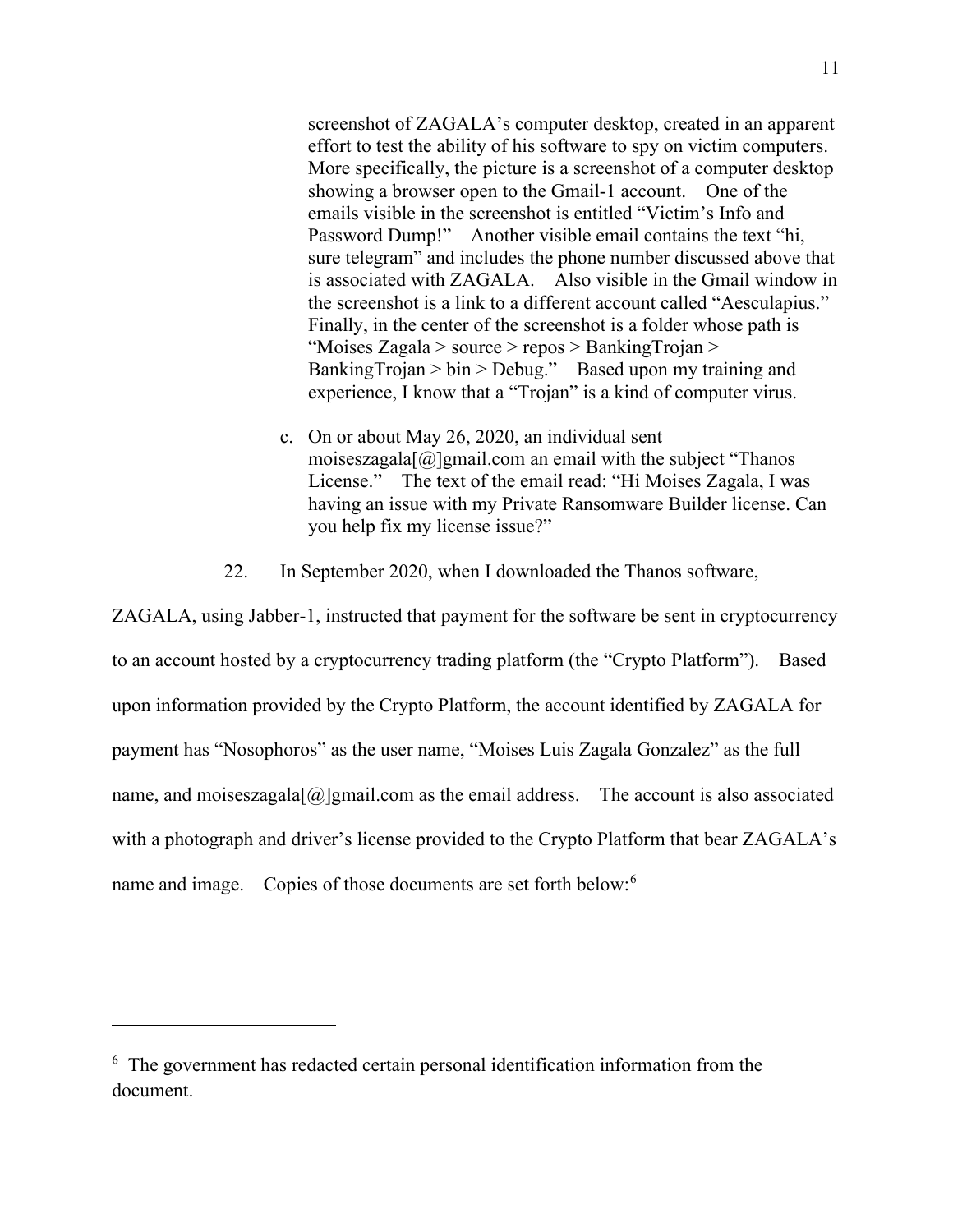



23. Travel records maintained by United States Customs and Border Protection ("CBP") indicate that ZAGALA has entered, and reserved flights to enter, the United States multiple times, and has indicated to CBP that his email address was moiseszagala $[\omega]$ gmail.com. I have compared the photographs associated with these CBP records and the other photographs of ZAGALA set forth in this application, including the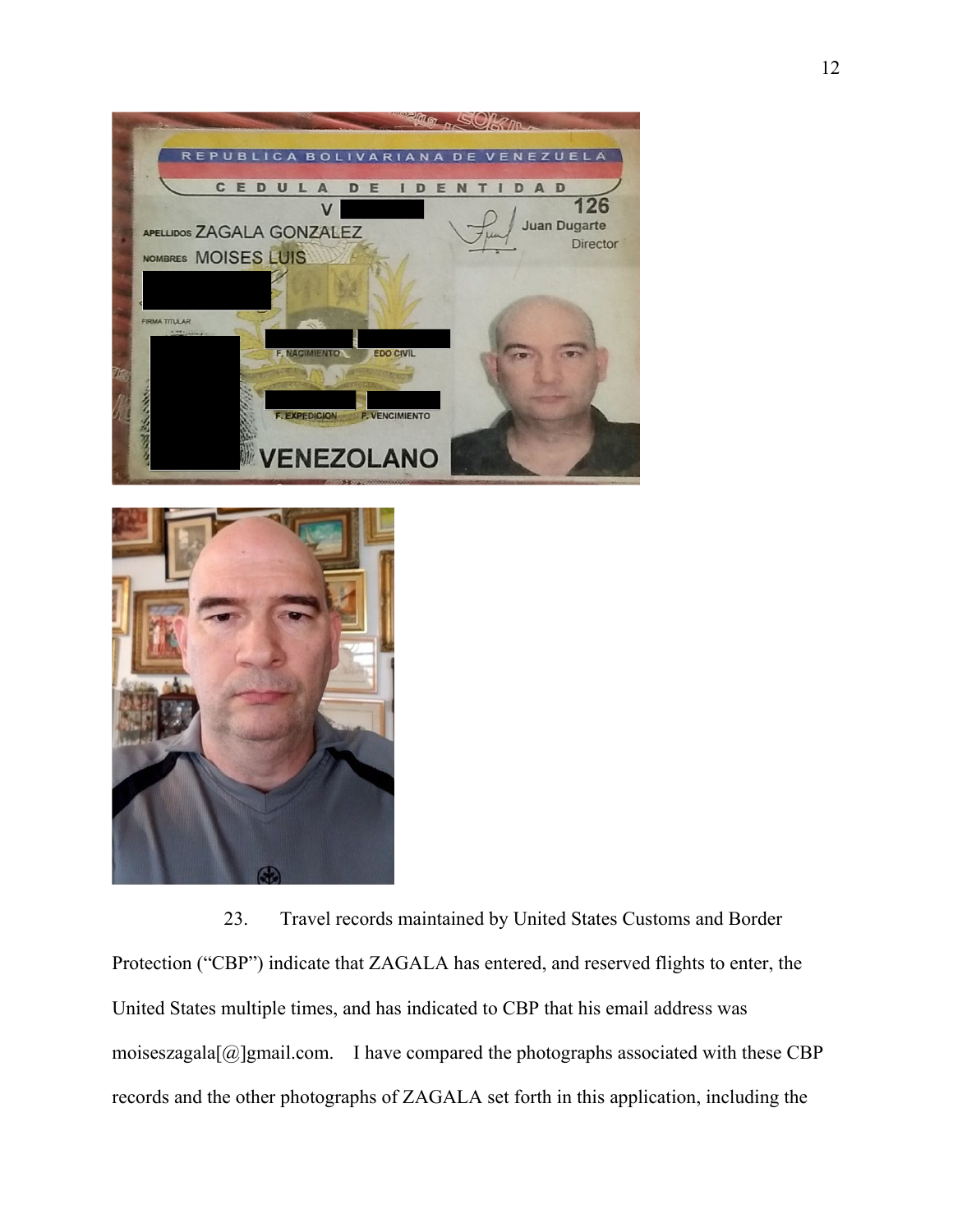ones set forth above, and, based upon my training and experience, all of these photographs show the same individual.

24. Moreover, in certain postings about Jigsaw, Thanos, and other malware products, ZAGALA directed interested customers to buy his products on a certain e-commerce platform for buying and selling software ("Platform-1").<sup>[7](#page-12-0)</sup> ZAGALA registered his account at Platform-1 using an email address hosted by Google ("Gmail-2"). According to Google, the recovery email address for Gmail-2 is moiseszagala $[@]$ gmail.com.<sup>[8](#page-12-1)</sup>

25. Clients who purchased malware from ZAGALA on Platform-1 made payment either in cryptocurrency or via PayPal. Among the PayPal accounts that ZAGALA used to receive payment were an account ("PayPal-2") with username "moiseszagala@gmail.com," registered in the name "Moises Zagala" and associated with Address-1 in Ciudad Bolivar, Venezuela—the same street address associated with PayPal-1, which was advertised by "Aesculapius" on Forum-1. Payments were also made, at times, to a PayPal account registered in the name of an individual who resides in Florida (the "Florida Relative"). Based upon open source information, the Florida Relative is ZAGALA's brother.

<span id="page-12-0"></span><sup>7</sup> Based upon information provided by Platform-1, ZAGALA also sold copies of other ransomware, including "Petya," a program that, based upon my training and experience and open source information, has been used to conduct numerous cyber intrusions.

<span id="page-12-1"></span><sup>&</sup>lt;sup>8</sup> The moiseszagala $[\textcircled{a}]$ gmail.com account further shows links between ZAGALA and Gmail-2. Specifically, on or about March 28, 2019, moiseszagala $[\omega]$ gmail.com sent an email to Gmail-2 containing a picture of driver's license bearing the name "MOISES LUIS ZAGALA GONZALEZ" and a photograph of ZAGALA.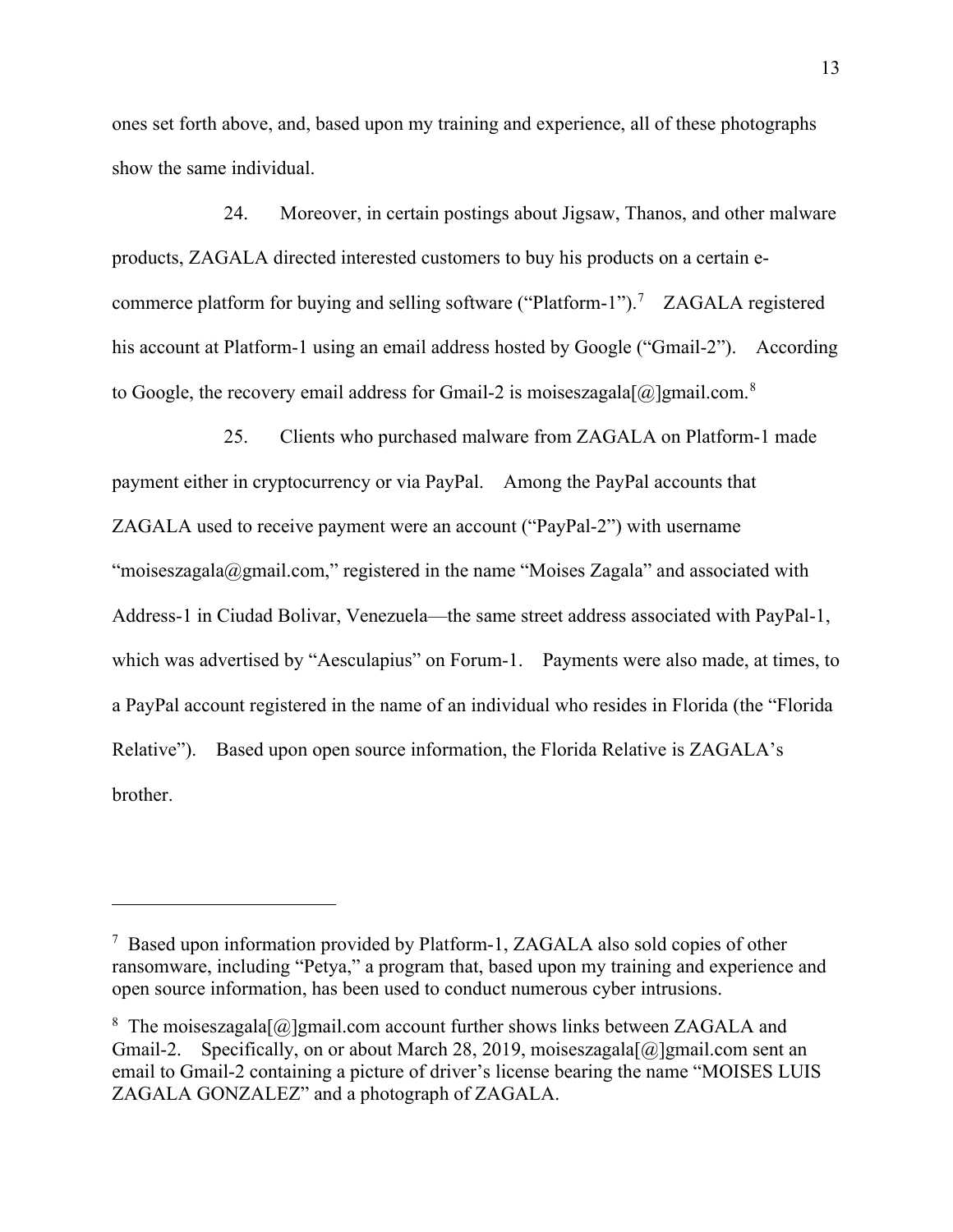26. Information provided by Platform-1 indicates that ZAGALA sold approximately \$4,580 of malware through the platform on or about and between August 2, 2019 and April 13, 2020.

27. The total number of copies of malware sold by ZAGALA is unknown. However, an FBI computer scientist who examined Thanos has determined that active copies of the software make periodic contact with a server in Charlotte, North Carolina (the "Thanos Control Server"). The server company has indicated that the registered user for that server provided Gmail-2 as his contact email and chose, as a username, the same phrase that is the username for PayPal-1 and Gmail-1.

28. Based upon an analysis of the malware and other information obtained from the Thanos Control Server, I have determined that the Thanos program communicates with the Thanos Control Server in order to confirm that the user of the program has an active license. In this manner, ZAGALA can prevent customers who have not paid their monthly license fees from using the Thanos program. Moreover, the Thanos Control Server contained a file that listed the status of 38 customer's licenses, indicating that at least 38 copies of the ransomware program have been sold.

## IV. ZAGALA SELLS THANOS AND JIGSAW INTENDING FOR THEM TO BE USED TO COMMIT COMPUTER INTRUSIONS

29. As set forth in part below, ZAGALA has openly encouraged his customers to use Thanos and Jigsaw to commit computer intrusions and otherwise demonstrated his knowledge that his customers are using Thanos to commit computer intrusions. Moreover, his use of an "affiliate" program allows him to profit directly from such intrusions.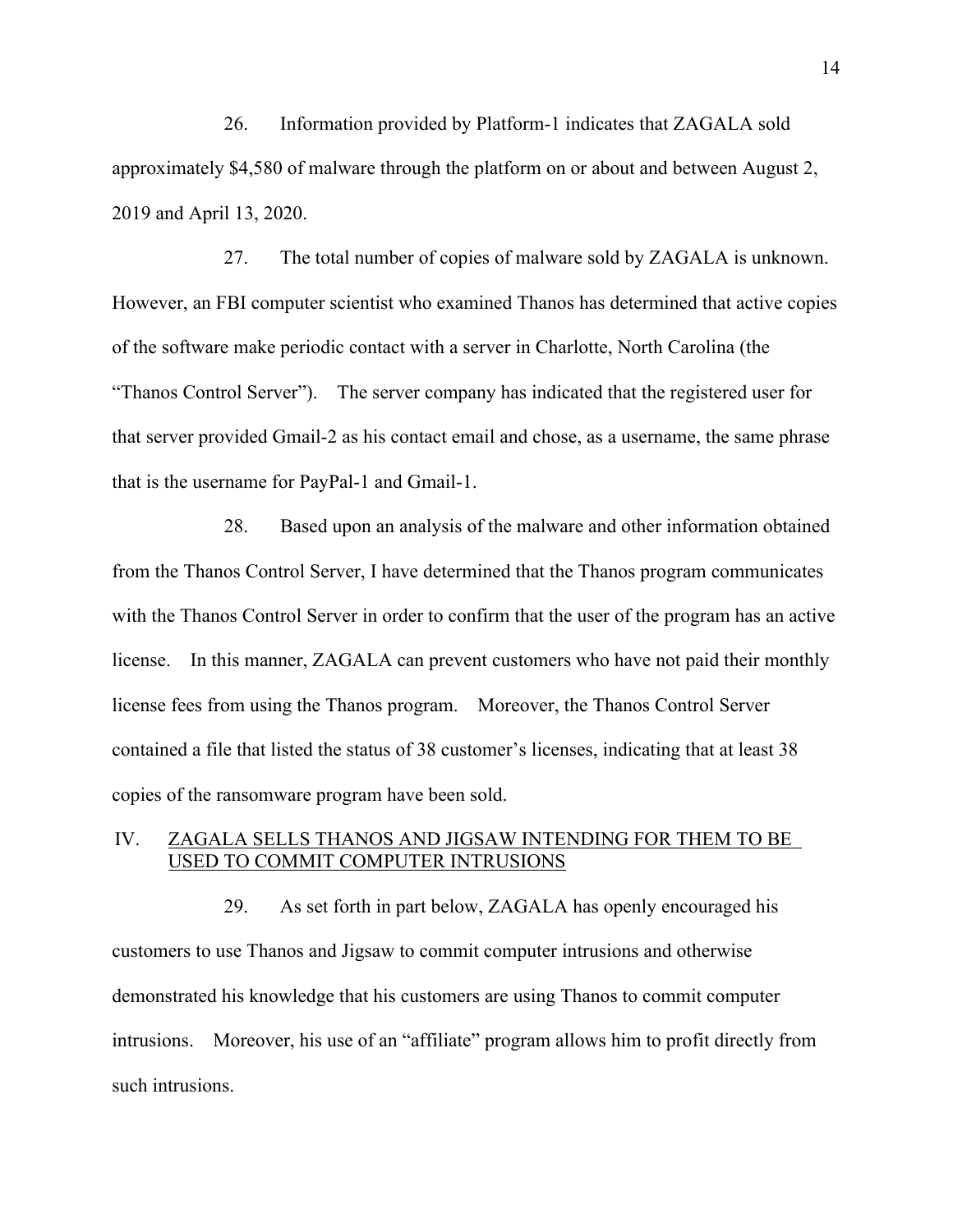30. For example, the moiseszagala $[@]$ gmail.com account contained a copy of a WhatsApp chat that took place on or about June 3, 2019 between ZAGALA and a customer ("Customer-1"), who had apparently purchased the Jigsaw ransomware. In the chat, ZAGALA explains to Customer-1 how Jigsaw works to obtain money from intrusion victims:

- a. "Hi bro," Customer-1 wrote. "I'm from the ransomware." Based upon my training and experience and the foregoing, Customer-1's statement indicated that he or she used ransomware. In response to Customer-1's questions, ZAGALA walked Customer-1 through various functions, including how to design a ransom note, steal passwords from victim computers, and configure the software with his Bitcoin address for ransom payments. As ZAGALA explained it: "Victim 1 pays at the given btc [Bitcoin] address and decrypts his files." ZAGALA also noted that "there is a punishment . . . [i]f user reboots. For every rerun it will punish you with 1000 file[s] deleted." Based on my knowledge, training and experience, the meaning of this remark is that the Jigsaw ransomware is designed to deter victims from trying to evade or uninstall it by "punishing" them when they restart their computers.
- b. ZAGALA explained to Customer-1 his intention to sell five copies of Jigsaw on the dark web for a total of \$2,500, and invited Customer-1 to make him a competing offer for the exclusive right to use the software. Customer-1 responded positively: "I want to spread it and make much money out of it. I will give you more money then darkweb will do." ZAGALA replied: "Think about it and make me a reasonable offer."
- c. ZAGALA sent Customer-1 an update to the malware, as well as files to be used in infecting potential victims by tricking them into opening malicious Microsoft Word files. ZAGALA described the repository where the files were kept (known in programming parlance as a "git") as "Private . . . No on[e] can see it." Customer-1 responded: "Okay[,] and police?" ZAGALA responded: "No one. Git encrypt[s] it."
- d. "Sir, I really need to say this," Customer-1 wrote. "You are the best developer ever." ZAGALA responded: "Thank you that is nice to hear[.] I[']m very flattered and proud." ZAGALA had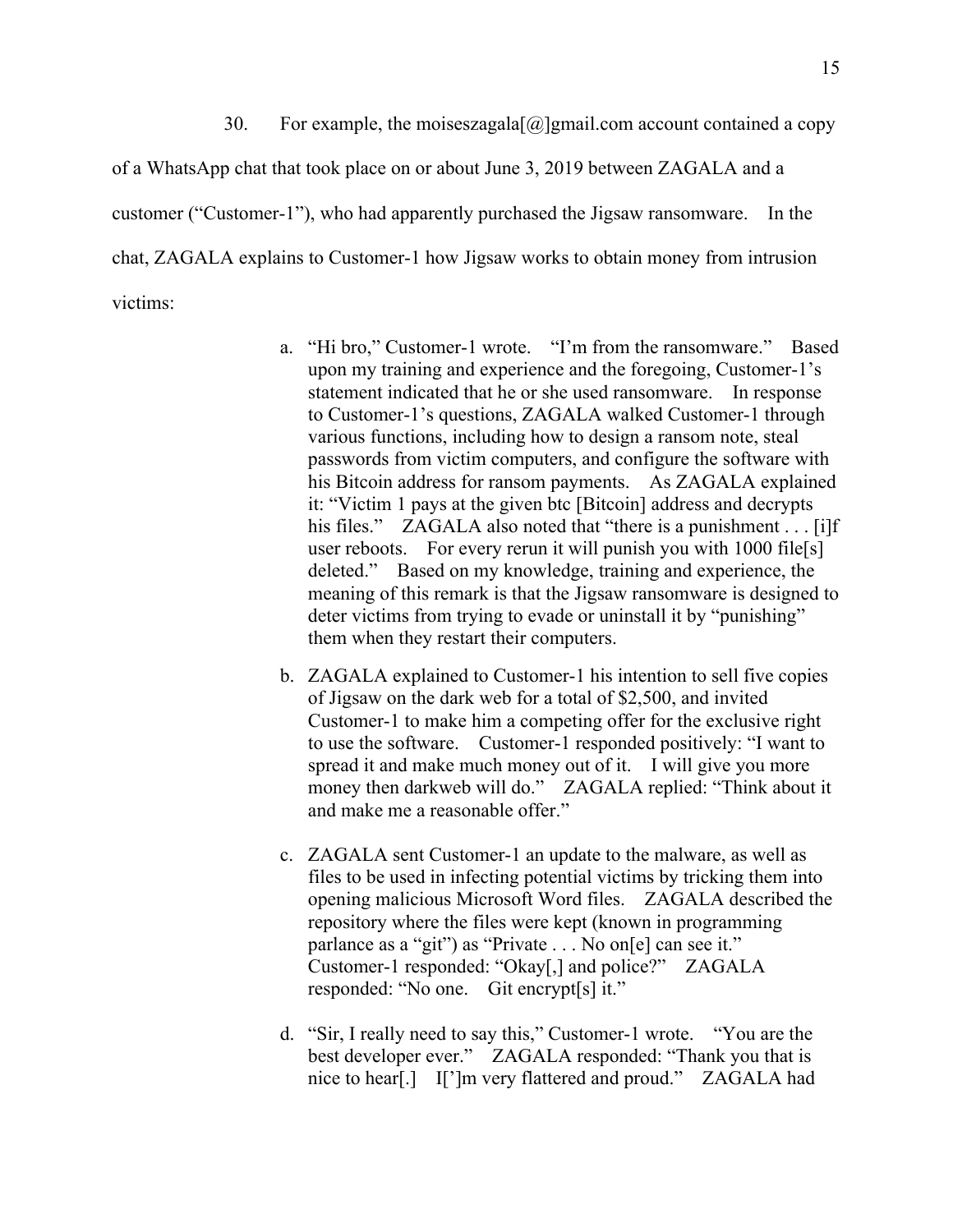only one request: "If you have time and its not much bother to you please describe your experience with me" in an online review.

- e. In the same conversation, ZAGALA also suggested that Customer-1 pay him through an online payment account in the name of a relative, whom ZAGALA also described as "my associate." ZAGALA explained: "I dont want to use mine [account] because rates for transfer are higher." ZAGALA then provided an email address for Customer-1 to use in connection with the payment. The email address includes the first name and last name of the Florida Relative.
- 31. In or around and between August 18, 2020, through October 8, 2020, a

confidential human source of the FBI ("CHS-1") $9$  discussed with ZAGALA how to use the

Thanos software to make money, including through the "affiliate program":

- a. On or about May 1, 2020, CHS-1 contacted ZAGALA on Jabber-1 to ask if CHS-1 could join the "Thanos Ransomware Affiliate Program." ZAGALA responded, "Not for now. Don't have spots. Only monthly rent the builder itself or unlimited license." ZAGALA offered to license the software to CHS-1 for \$500 a month with "basic options," or \$800 with "full options."
- b. On or about October 7, 2020, CHS-1 communicated with ZAGALA on Jabber-2. CHS-1 asked ZAGALA how to establish an affiliate program, and ZAGALA explained, in sum and substance, that CHS-1 should find people "versed . . . in LAN hacking" and supply them with a version of the Thanos ransomware that was programmed to expire after a given period of time. Based on my knowledge, training and experience, "LAN" stands for "local area network" and refers to a computer network that interconnects computers within a limited area such as an office building. ZAGALA also explained that, with respect to his affiliates, "If they get contacted then they contact me." Based on my knowledge, training and experience, ZAGALA was explaining that, if one of his affiliates conducted a ransomware attack and the victim contacted

<span id="page-15-0"></span><sup>&</sup>lt;sup>9</sup> CHS-1 has pled guilty to identity theft and access device fraud charges in federal court. He is cooperating with the FBI in hopes of receiving leniency at sentencing. In addition, CHS-1 hopes to receive an immigration benefit from the government that would permit him to remain in the United States rather than being removed to his home country.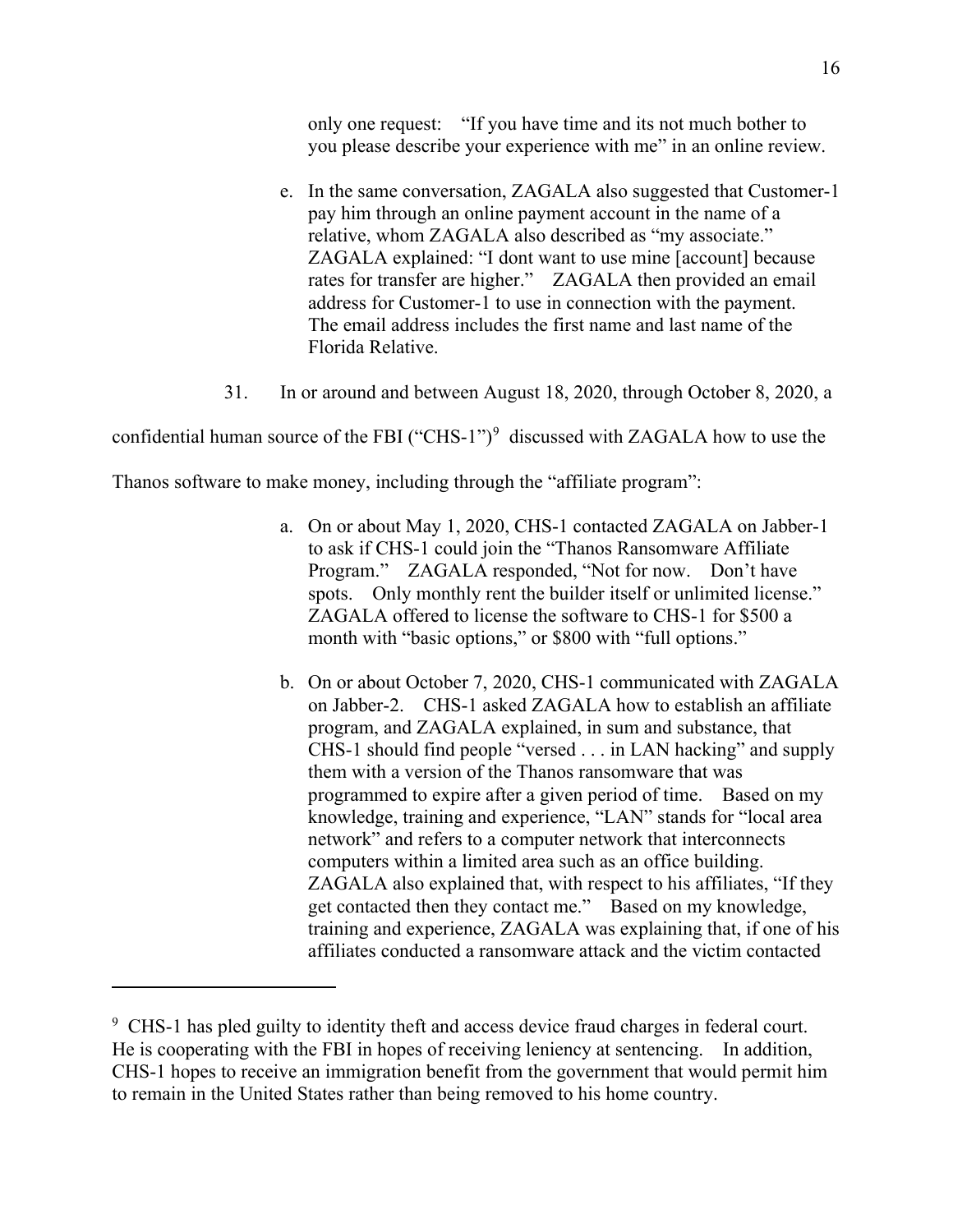the affiliate, the affiliate would then notify ZAGALA of the intrusion.

- c. CHS-1 asked how many affiliates the software could support, and ZAGALA said that he personally had "a maximum of between 10- 20" affiliates at a given time, and "sometimes only 5." ZAGALA explained that hackers would approach him for his software after they had gained access to a victim network: "they come with access to [b]ig LAN, I check and then I accept[.] they lock several big networks and we wait…. If you lock networks without tape or cloud (backups)[,] almost all pay[.]" Based on my knowledge, training and experience, the meaning of ZAGALA's remark is that ransomware victims are vulnerable to extortion if they lack backup copies of their data, whether local (stored on tape media) or remote (in cloud storage). In such a situation, the victim's only recourse to recover its data is paying the attackers.
- d. ZAGALA further explained that, sometimes, a victim network turned out to have an unexpected backup: "so no point in locking because they have backups, so in that case we only exfiltrate data," referring to stealing victim information. ZAGALA further added that he had an associate who "knows how to corrupt tapes," meaning backups, and how to "disable[] AV," meaning antivirus software.
- e. Finally, ZAGALA offered to give the CHS an additional two weeks free after the CHS's one-month license expired, explaining "because 1 month is too little for this business . . . sometimes you need to work a lot to get good profit."
- 32. ZAGALA has also publicly discussed his knowledge that his clients are

using his software to commit ransomware attacks.

33. For example, on or about November 18, 2019, ZAGALA (using the

nickname "Nosophoros") started a thread on Forum-2 titled "[SALE] Private Ransomware

Builder Designed for Companies Targeted Attacks."

34. On or about and between October 2020 and January 2021, ZAGALA

posted more than ten messages to the thread, describing updates to the Thanos software.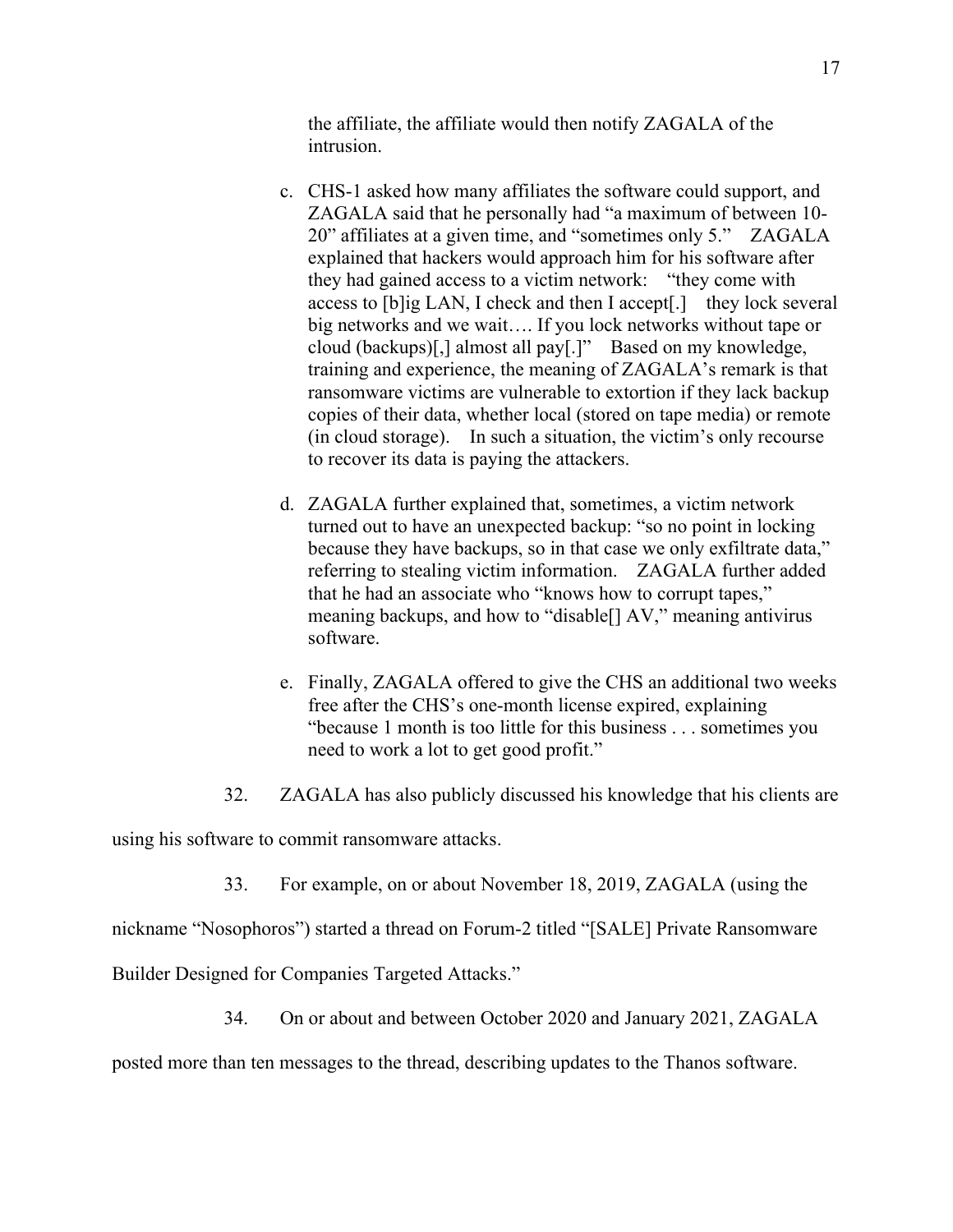Most of ZAGALA's posts offered free support to former clients who needed to decrypt victim information acquired with prior, non-compatible versions of the Thanos software.

35. In addition, multiple users wrote postings on the same thread describing

their experiences using Thanos to commit ransomware attacks. For example:

- a. A user named "Drumrlu," who has previously offered for sale access to hacked networks, posted a message praising Thanos on or about July 7, 2020. Drumrlu wrote: "hello everyone, i bought the ransomware from nosophoros and it is very powerful with a lot of future. it also bypass all AV with it's Shellcode Generator. i use that in big network(around 3k PC) and it's work and hit all PCs. I completely recommend This RS." Based on my training and experience, the reference to "3k PC" indicates a victim network comprising three thousand personal computers.
- b. On December 17, 2020, another user named "Nify" wrote a message in Russian stating: "We have been working with this product for over a month now, we have a good profit! Best support I've met."
- 36. ZAGALA posted messages announcing improvements to Thanos in the

same thread within six days on either side of Drumrlu's message and within eight days on either side of Nify's message.

37. In the same thread as the above messages, ZAGALA also posted links

to new stories recounting the use of Thanos by an Iranian state-sponsored hacking group to

attack Israeli companies, as shown in the following image: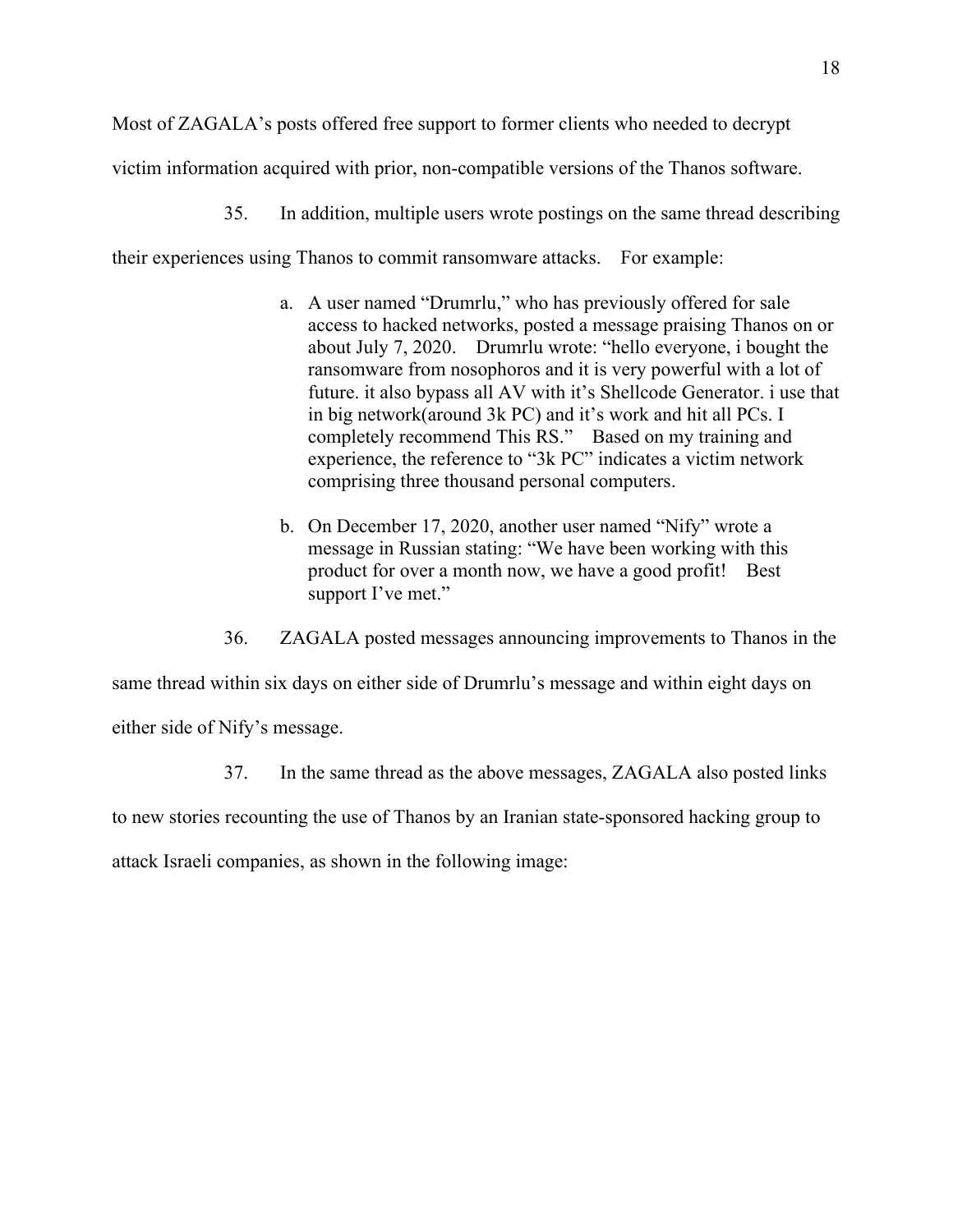

## V. ZAGALA'S RECENT ACTIVITY

38. On or about November 30, 2021, ZAGALA began advertising malicious software online under a new nickname, "Nebuchadnezzar." Multiple postings in online forums by "Nebuchadnezzar" were identical to contemporaneous postings by "Nosophoros."

39. On or about March 30, 2022, a second confidential source of the FBI ("CHS-2") communicated with ZAGALA in an online forum about using ransomware.<sup>10</sup> The FBI has obtained copies of those written communications. ZAGALA, using the nickname "Nosphoros," explained to CHS-2 that "big profit comes from rdp," meaning remotely logging in to victims' computers to encrypt their files. ZAGALA then assured CHS-2 that the "Nebuchadnezzar" nickname also belonged to ZAGALA: "it's me too ...

<span id="page-18-0"></span><sup>&</sup>lt;sup>10</sup> CHS-2 has pled guilty to multiple crimes in federal court, including conspiracy to commit wire fraud and computer intrusion. CHS-2 is cooperating with the FBI in hopes of receiving leniency at sentencing. In addition, CHS-2 hopes to receive an immigration benefit from the government that would permit him to remain in the United States rather than being removed to his home country. CHS-2's information has been corroborated by other sources.